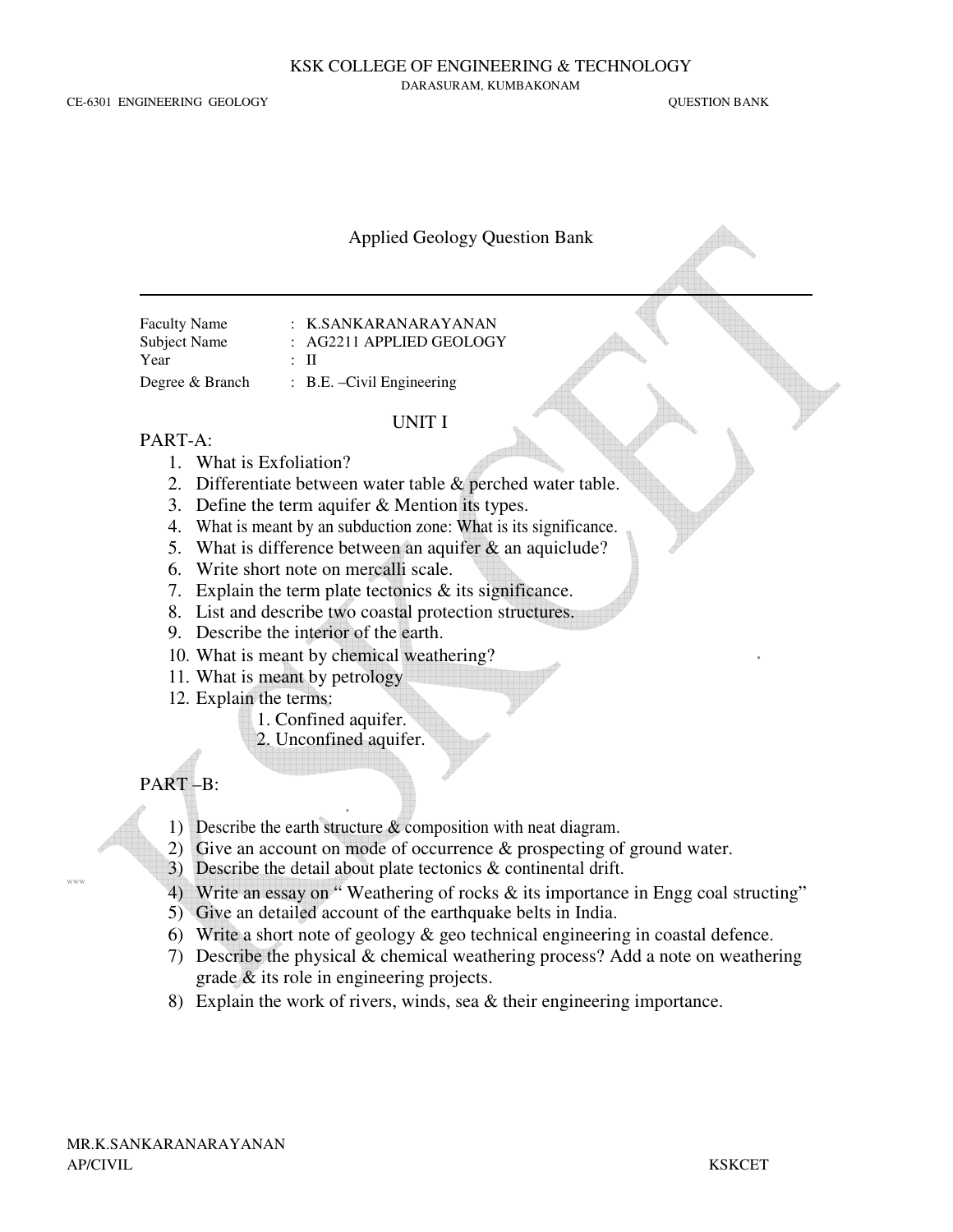DARASURAM, KUMBAKONAM

CE-6301 ENGINEERING GEOLOGY QUESTION BANK

# UNIT II

## PART –A:

- 1) Write the symmetry elements of normal class of isometric system?
- 2) Write the hardness of calcite and apatite minerals?
- 3) What is moh's scale of hardness of minerals?
- 4) With example from the mineral kingdom, describe the characteristic of orthorhombic system and list its symmetry elements?
- 5) List the important properties and uses of calcite?
- 6) Name at least four clay minerals and their important engineering properties.
- 7) Explain the properties & uses of calcite.
- 8) What are the symmetry elements of triclinic system of crystallization?
- 9) Give the hardness of mica.
- 10) Write the characteristics of isometric system.
- 11) What is meant by ore minerals?
- 12) List the properties of petroleum bearing reservoir rocks.

# PART-B:

- 1. Describe the various physical properties of minerals give examples from the minerals kingdom for each of the property.
- 2. Write the physical properties of
	- 1. Quartz Family 6. Muscorite
		- 2. Feldsper Family 7. Calcite
- -
	- 3. Augite 8. Garnet
	- 4. Hornblende
- 5. Biotite  $\lambda$ . Blottle
	- 3. Write a short note on
		- 1. Coal and Petroleum –Their origin & Occurrence in India?
	- 4. Give a detailed account of the chemical composition physical properties, origin, occurrence, engineering behavior & uses of the clay minerals.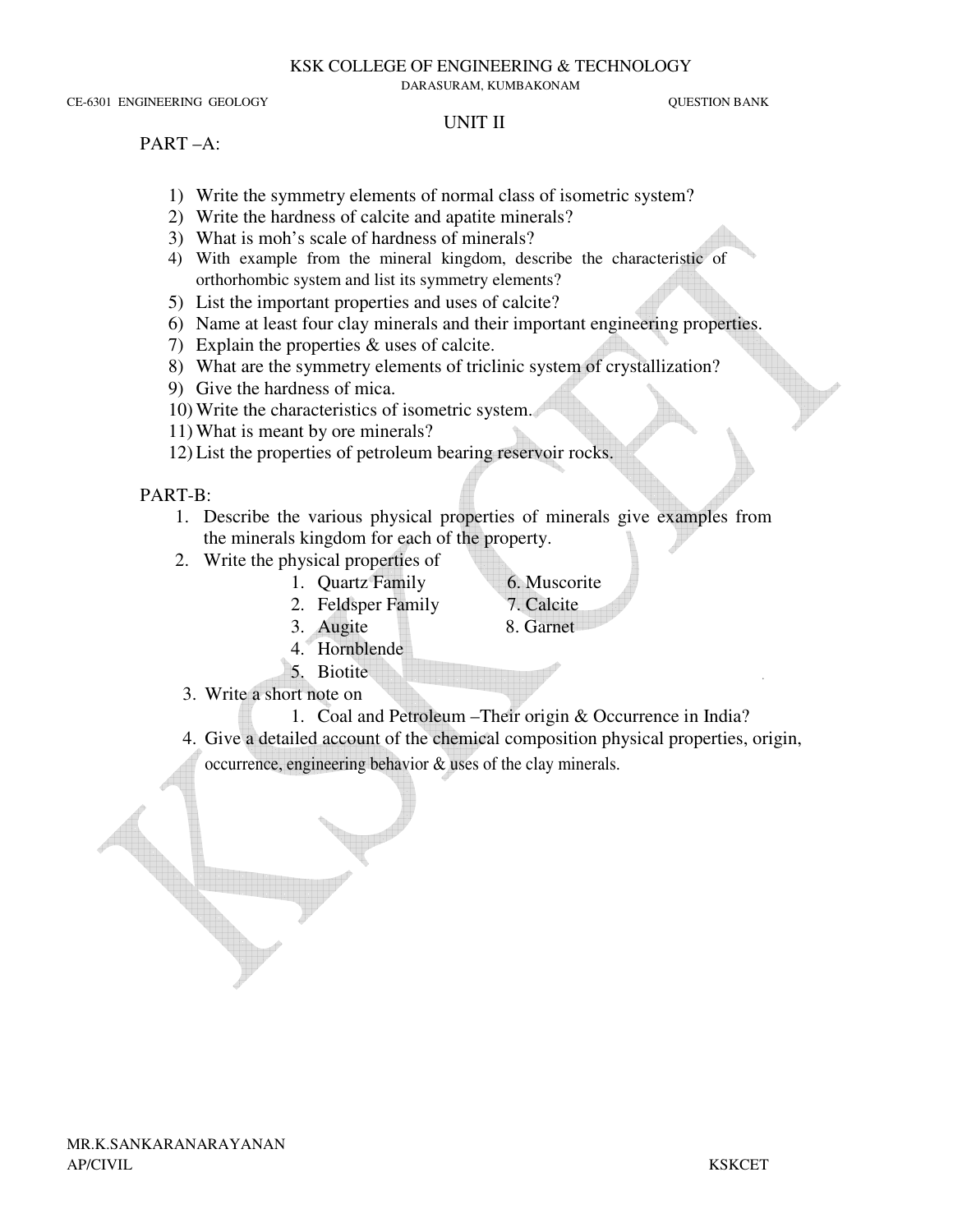DARASURAM, KUMBAKONAM

#### UNIT III

### PART –A .

- 1. Describe any two metamorphic rocks.
- 2. Describe the composition, texture, characteristics, occurrence & uses of 'Black Granite'.
- 3. What are the factors controlling the specific gravity, porosity ecstrength of rocks.
- 4. List the tests to be carried out to determine the properties of building stones.
- 5. What is black granite? List its uses?
- 6. How igneous rocks are classified according to their occurrences?
- 7. Bring out the essential differences between the engineering properties of granite & slate.
- 8. What are the textures of sedimentary rocks?
- 9. What is dolerite? List its uses.
- 10. What are igneous rocks? Give a suitable examine.
- 11. What are Sedimentary rocks? Give a suitable example.
- 12. What are metamorphic rocks? Give a suitable example.
- 13. What is ductility of rocks?
- 14. Write about the mineral composition, origin & properties & uses of basalt.
- 15. Bring out the difference between dolerites & pegmatite.

## PART-B:

- 1. How igneous, Sedimentary & metamorphic rocks formed?
	- 1. Classification
	- 2. Textures
	- 3. Chemical Composition
	- 4. Structures
	- 5. Mineralogical composition
	- 6. Formation
- 2. Write the properties of igneous rocks?
	- 1. Granite 5. Pegmatite
	- 2. Sysenite 6. Dolerite
	- 3. Diorite 7. Basalt
	- 4. Gabbro
- 3. Write the properties of Sedimentary rocks ?
	- 1. Sand Stone
	- 2. Lime Stone
	- 3. Shale
	- 4. Conglo .
	- 5. Conglomerate
	- 6. Breccia
- 4. Write the properties of metamorphic rocks?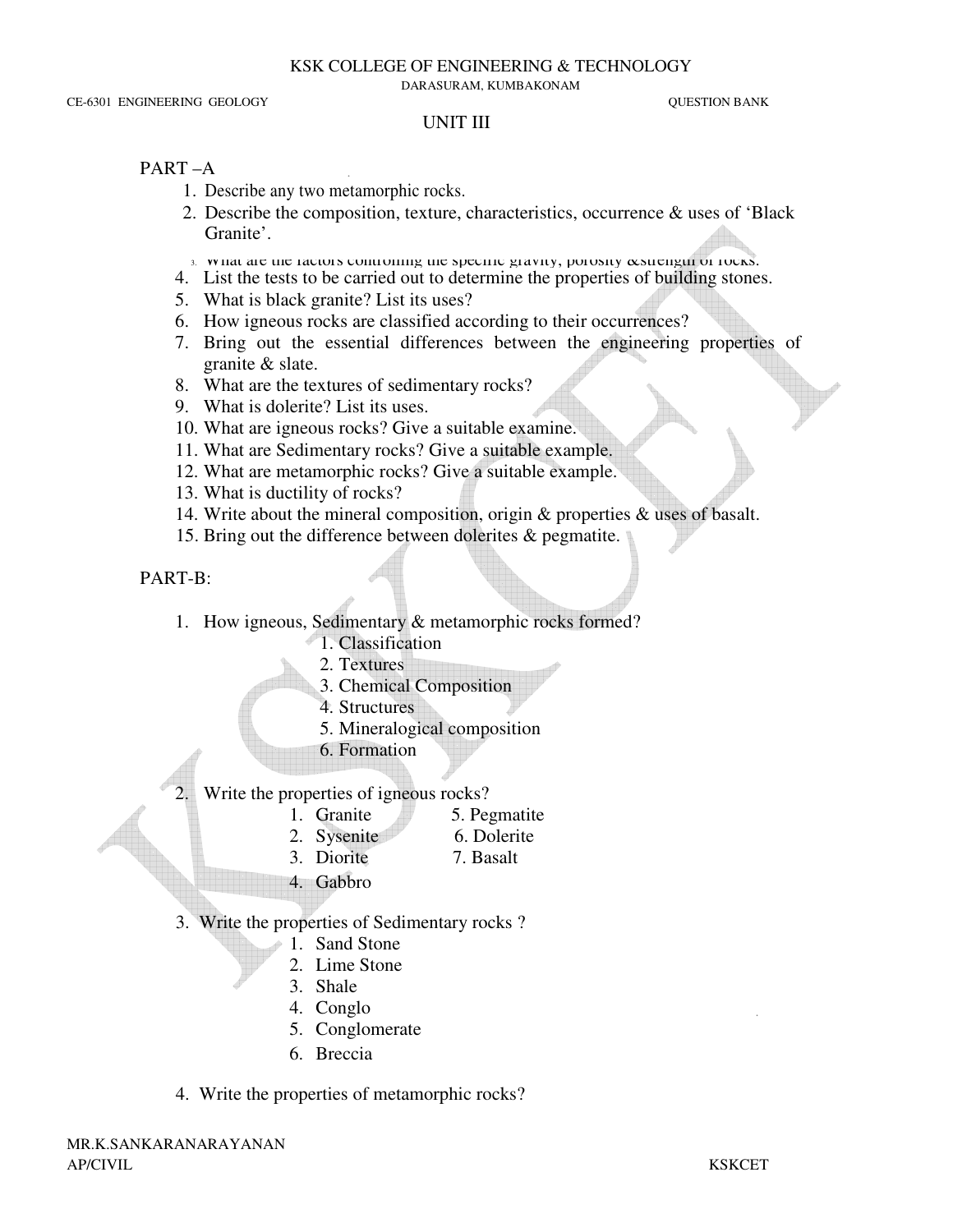DARASURAM, KUMBAKONAM

CE-6301 ENGINEERING GEOLOGY QUESTION BANK

- 1. Quartzite 2. marble
- .3. Slate
	- 4. Phylite
	- 5. Gneiss
	- 6. Schist
- 5. List the various laboratory & field tests to be carried out to determine the engineering properties of rock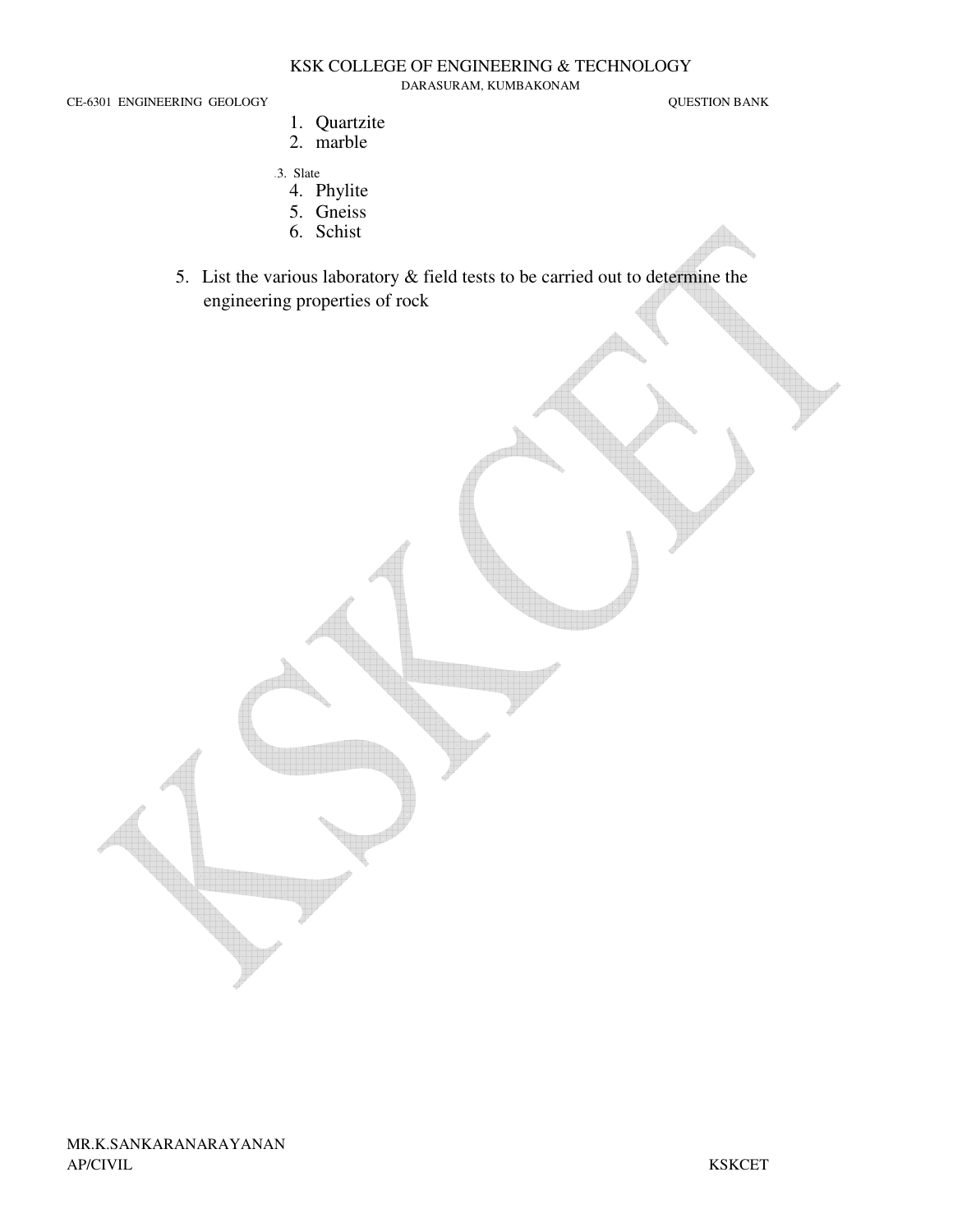#### KSK COLLEGE OF ENGINEERING & TECHNOLOGY

DARASURAM, KUMBAKONAM

CE-6301 ENGINEERING GEOLOGY QUESTION BANK

#### UNIT IV

### PART –A

- 1. Define the terms strike & Dip of rocks.
- 2. Describe the recumbent fold & overturn fold structures.
- 3. List at least four differences between anticlines & synclines.
- 4. Describe the wenner's configuration of electrodes in electrical resistivity surveys.
- 5. What is meant by joints in rocks? What is their engineering significance.
- 6. What are Joints? List their engineering significance.
- 7. What are Folds? List the engineering significance.
- 8. What are Faults? List the engineering significance.
- 9. What is the difference between the wenner  $&$  scnlum berger methods.

## PART-B:

- 1. What is meant by folds? Explain the engineering significance of folds.
- 2. What is meant by Fault? Explain the engineering significance of fault.
- 3. What is meant by Joints? Explain the engineering significance of joints.
- 4. Explain in detail the role of electrical methods of sub-surface investigation in civil engineering practice.
- 5. Describe seismic refraction survey to be conducted for determining depth of bed rock.